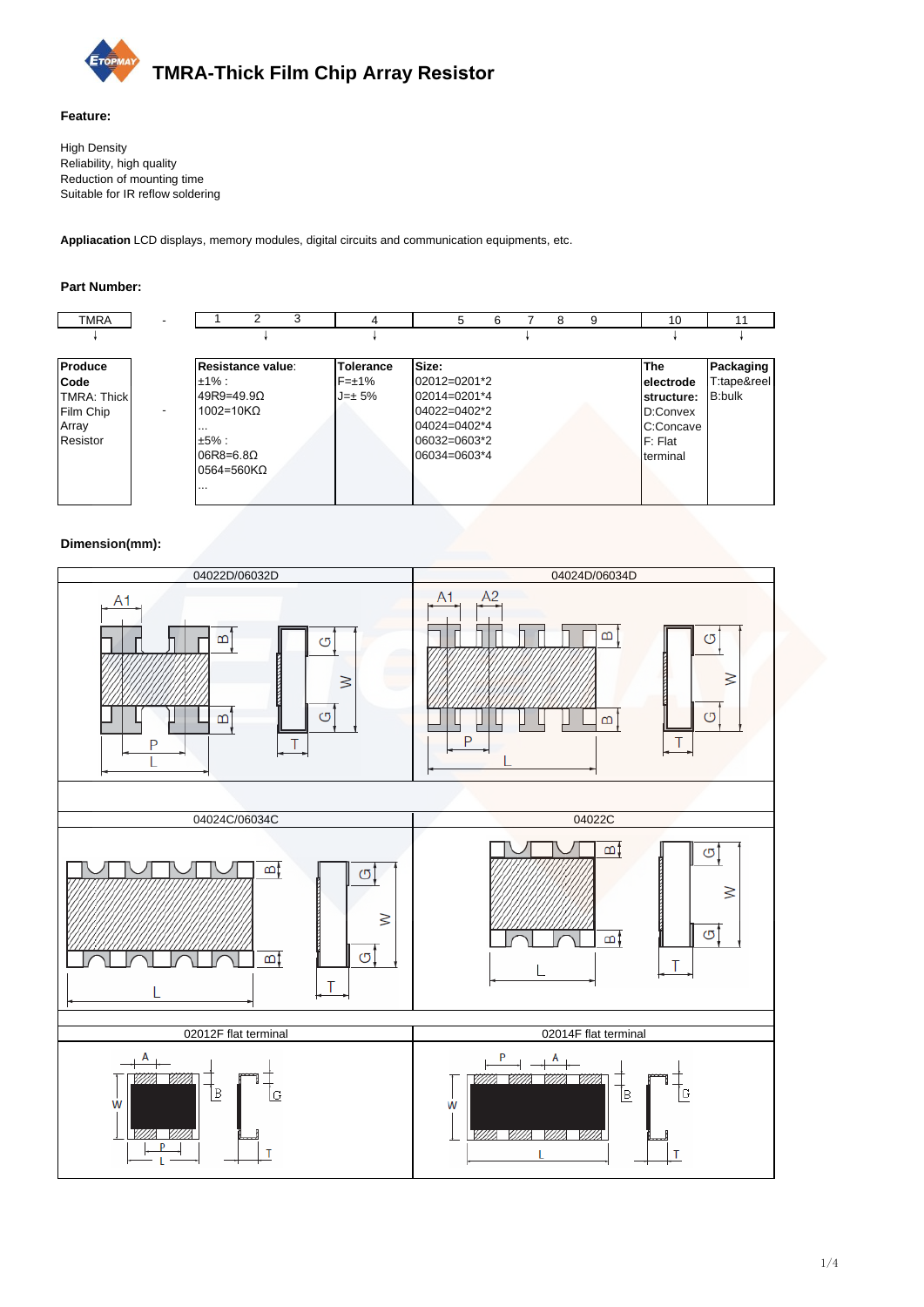

| <b>Type</b> |                 | w              |                 | A1              | A2          | в               | Р               | G               |
|-------------|-----------------|----------------|-----------------|-----------------|-------------|-----------------|-----------------|-----------------|
| 02012F      | $0.80 + 0.10$   | $0.60 + 0.10$  | $0.35+0.10$     | $0.30+0.10$     |             | $0.15 \pm 0.10$ | $0.50 + 0.05$   | $0.15 \pm 0.10$ |
| 02014F      | $1.40 + 0.10$   | $0.60 + 0.10$  | $0.35 + 0.10$   | $0.20 + 0.10$   |             | $0.15 \pm 0.10$ | $0.40 \pm 0.05$ | $0.15 \pm 0.10$ |
| 04022D      | $1.00 + 0.10$   | 00±0.10. ا     | $0.35 + 0.10$   | $0.33 + 0.10$   |             | $0.15 \pm 0.05$ | $0.65 \pm 0.05$ | $0.25 \pm 0.10$ |
| 04024D      | $2.00+0.10$     | 1.00±0.10      | $0.45 \pm 0.10$ | $0.40 \pm 0.05$ | $0.30+0.05$ | $0.20 + 0.15$   | $0.50 + 0.05$   | $0.30 \pm 0.15$ |
| 06032D      | $1.60 + 0.15$   | $.60{\pm}0.15$ | $0.50 + 0.10$   | $0.60 \pm 0.15$ |             | $0.30+0.10$     | $0.80 + 0.05$   | $0.25 \pm 0.10$ |
| 06034D      | $3.20 \pm 0.20$ | $.60{\pm}0.20$ | $0.50 + 0.10$   | $0.65 \pm 0.15$ | $0.50+0.15$ | $0.30+0.15$     | $0.80 + 0.10$   | $0.30+0.15$     |
| 04022C      | $1.00 + 0.10$   | $1.00+0.10$    | $0.35+0.10$     |                 |             | $0.15 \pm 0.10$ |                 | $0.30+0.10$     |
| 04024C      | $2.00+0.10$     | $.00 + 0.10$   | $0.45 \pm 0.10$ |                 |             | $0.15 \pm 0.10$ |                 | $0.30+0.10$     |
| 06034C      | $3.20 \pm 0.20$ | $.60 \pm 0.20$ | $0.60 + 0.10$   |                 |             | $0.30+0.20$     |                 | $0.40 \pm 0.10$ |

## **Equivalent Circuit Diagram:**



## **Construction:**



| No.               | <b>Components</b>                     |  |
|-------------------|---------------------------------------|--|
|                   | Alumina Substrate                     |  |
| 2                 | Bottom Electrode (Ag)                 |  |
| ③                 | Top Electrode (Ag-Pd)                 |  |
| $\left( 4\right)$ | Edge Electrode (NiCr)                 |  |
| (5)               | Barrier Layer (Ni)                    |  |
| 6                 | External Electrode (Sn)               |  |
| 7)                | Resistor Layer (RuO <sub>2</sub> /Ag) |  |
| (8)               | <b>Primary Overcoat (Glass)</b>       |  |
| 9)                | Secondary Overcoat (Epoxy)            |  |

### **Electrical Characteristics:**

| <b>Type</b> | Rated<br>Power 70<br>°C | <b>Max</b><br><b>Working</b><br>Voltage | <b>Dielectric</b><br><b>Withstandin</b><br>g Voltage | Resistance<br>Range±5% ± Coefficient<br>$1\%$ | Temperature<br><b>PPM/C</b>          | <b>Operation</b><br><b>Temperature</b> | <b>Resistance</b><br>Value of<br>Jumper | <b>Rated Current of</b><br>Jumper |
|-------------|-------------------------|-----------------------------------------|------------------------------------------------------|-----------------------------------------------|--------------------------------------|----------------------------------------|-----------------------------------------|-----------------------------------|
| 02012F      | 1/20W                   | 12.5V                                   |                                                      | $10\Omega$ ~1M $\Omega$                       | ±200                                 |                                        |                                         |                                   |
| 02014F      | 1/20W                   | 12.5V                                   |                                                      | $10\Omega$ ~1M $\Omega$                       | ±200                                 | -55℃~+125℃                             |                                         |                                   |
| 04022D      | 1/16W                   | 50V                                     | 100V                                                 | $10\Omega$ ~1M $\Omega$                       | ±200                                 |                                        |                                         |                                   |
| 04024D      | 1/16W                   | 50V                                     | 100V                                                 | $10\Omega$ ~1M $\Omega$                       | ±200                                 |                                        |                                         |                                   |
| 06032D      | 1/16W                   | 50V                                     | 100V                                                 | $10\Omega$ ~1M $\Omega$                       | ±200                                 |                                        | $< 50 \text{m}\Omega$                   | 1A                                |
| 06034D      | 1/16W                   | 50V                                     | 300V                                                 | $1\Omega$ ~1M $\Omega$                        | $\geqslant$ 10Ω:±200<br>$<$ 10Ω:±400 | $-55^{\circ}$ C ~ +155 $^{\circ}$ C    |                                         |                                   |
| 04022C      | 1/16W                   | 50V                                     | 100V                                                 | $10\Omega$ ~1M $\Omega$                       |                                      |                                        |                                         |                                   |
| 04024C      | 1/16W                   | 50V                                     | 100V                                                 | $10\Omega \sim 1 \text{M}\Omega$              |                                      |                                        |                                         |                                   |
| 06034C      | 1/10W                   | 50V                                     | 300V                                                 | $1\Omega$ ~1M $\Omega$                        | $\geqslant$ 10Ω:±200<br>$<$ 10Ω:±400 |                                        |                                         |                                   |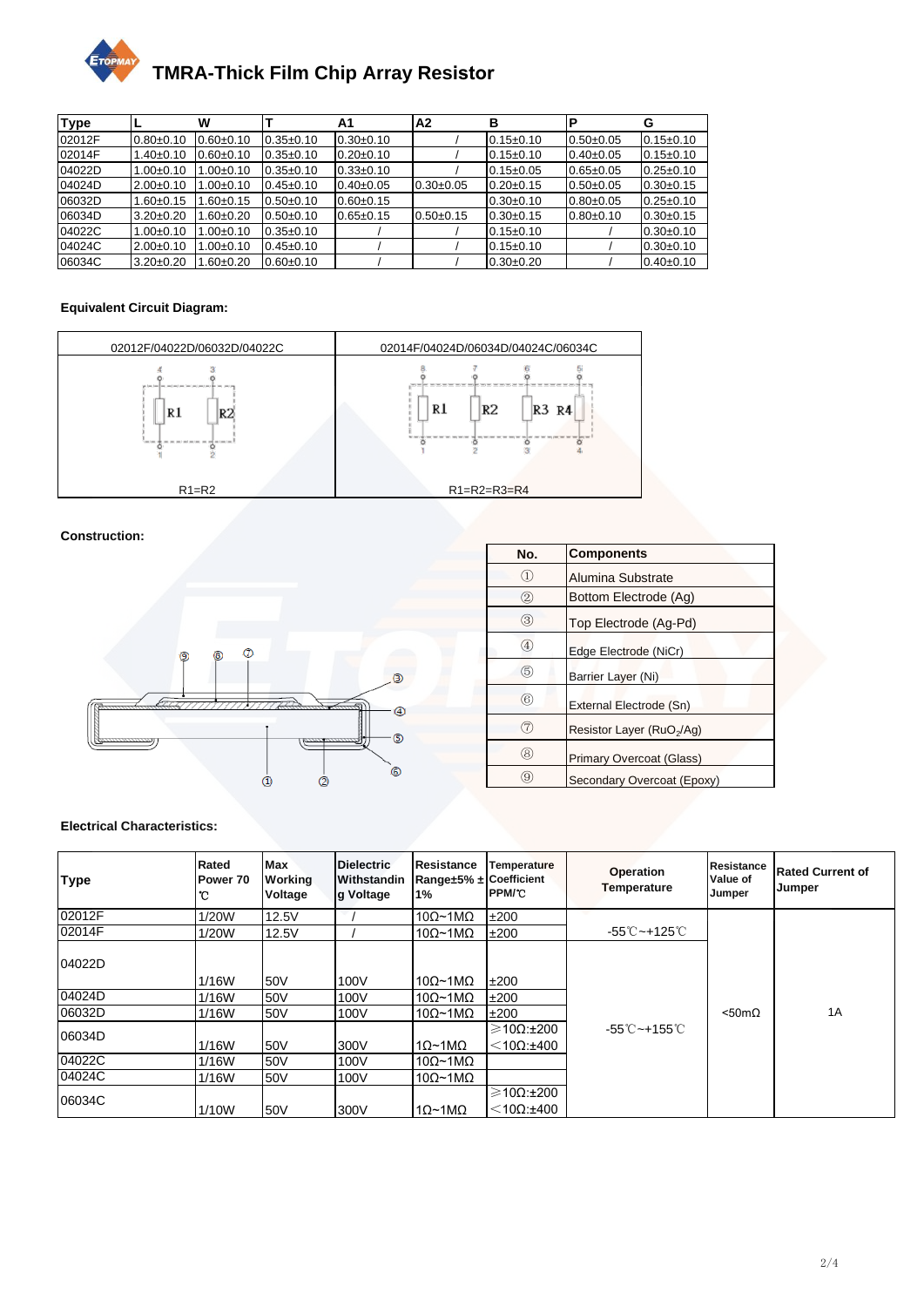

#### **Marking:**

a. no marking on body for 04022D,04022C,04024C







b. ±5% tolerance







J.

c.±1% tolerance



d.0Ω



**Packing dimension**

## **A. Paper taping dimentions.(Unit:mm)**



| <b>Type</b> | A(±0.2) | $B(\pm 0.2)$ | $P1(\pm 0.05)$ | $(-0.1)$ | lΦD  | $PO(\pm 0.2)$ | $P2(\pm 0.2)$ | $P2(\pm 0.2)$ |
|-------------|---------|--------------|----------------|----------|------|---------------|---------------|---------------|
| 04022D/040  |         |              |                |          |      |               |               |               |
| <b>22C</b>  | .20     | .20          | 2.00           | 0.45     | 1.50 | 4.00          | 2.00          | 2.00          |
| 04024D/040  |         |              |                |          |      |               |               |               |
| 24C         | .20     | 2.20         | 2.00           | 0.70     | 1.50 | 4.00          | 2.00          | 2.00          |
| 02012F      | 0.79    | .00          | 2.00           | 0.50     | 1.50 | 4.00          | 2.00          | 2.00          |
| 02014F      | 0.90    | 1.70         | 2.00           | 0.50     | 1.50 | 4.00          | 2.00          | 2.00          |

| <b>Type</b> | $E(\pm 0.1)$ | $F(\pm 0.05)$ | $W(\pm 0.2)$ |
|-------------|--------------|---------------|--------------|
| 04022D/040  |              |               |              |
| 22C         | 1.75         | 3.50          | 8.00         |
| 04024D/040  |              |               |              |
| 24C         | 1.75         | 3.50          | 8.00         |
| 02012F      | 1.75         | 3.50          | 8.00         |
| 02014F      | 1.75         | 3.50          | 8.00         |